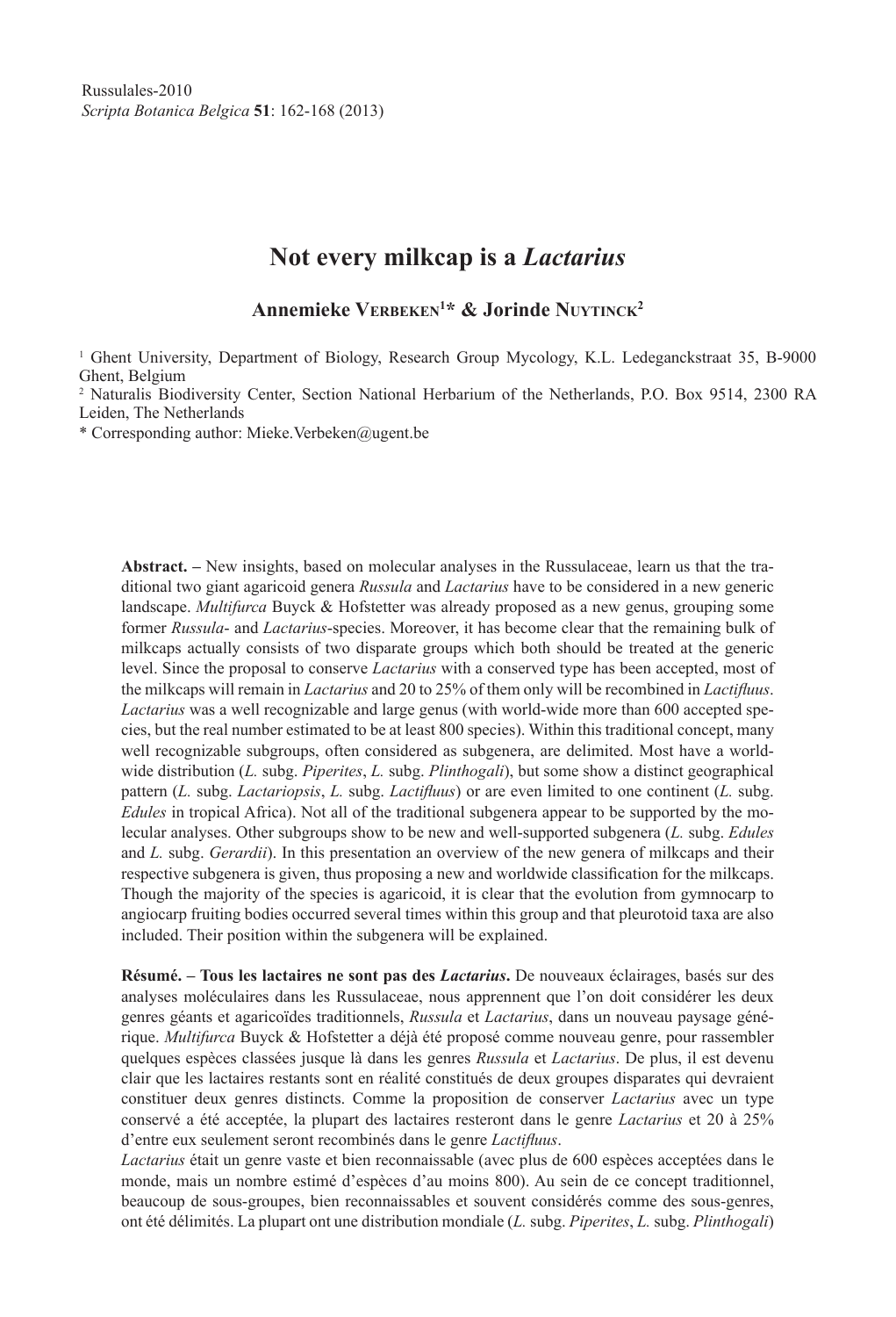mais quelques-uns montrent une répartition géographique particulière (*L.* subg. *Lactariopsis*, *L.* subg. *Lactifluus*) ou sont même cantonnés à un seul continent (*L.* subg. *Edules* in tropical Africa). Les analyses moléculaires ne confirment pas tous les sous-genres traditionnels. D'autres sousgroupes sont apparus comme des sous-genres nouveaux et bien confirmés par le moléculaire (*L.* subg. *Edules* and *L.* subg. *Gerardii*). Dans cet article, un aperçu des nouveaux genres de lactaires et de leurs sous-genres respectifs est donné, proposant donc une nouvelle classification pour les lactaires du monde. Bien que la majorité des espèces soient agaricoïdes, il est clair que l'évolution de la fructification de la gymnocarpie à l'angiocarpie s'est produite plusieurs fois dans ce groupe et que des taxa pleurotoïdes sont également inclus. Leur position au sein des sous-genres sera expliquée.

**Key words. –** *Lactarius*, *Lactifluus*, taxonomy, nomenclature.

#### INTRODUCTION

It is becoming a familiar fact that the insights gained in the current explosive molecular era are influencing and even turning upside down our traditional views on Basidiomycota. But in general, taxonomic implications are only put through with care and after a thorough search for morphological or ecological evidence and confirmation.

As for the Russulales, it is long accepted that the large agaricoid genera *Russula* Pers. and *Lactarius* Pers. are very different from other agaricoid mushrooms and form their own order. This was mainly based on the character of sphaerocytes present in the trama and the subsequent brittle context of the mushrooms. Their separate position was a confirmation of the fact that too much weight was traditionally given to the shape of the basidiocarps and the hymenophore.

In this light, it was also not so surprising that sequestrate or angiocarp representatives of the milking genera *Arcangeliella* Cavara and *Zelleromyces* Singer & A.H. Sm. and the non-milking *Cystangium* Singer & A.H. Sm., *Martellia* Mattir. and *Macowanites* Kalchbr. turn out to be included in the large and mainly agaricoid *Lactarius* and *Russula* respectively, though it has taken several years before this actually got taxonomically implemented and the gasteroid genera disappeared in synonymy (Eberhardt & Verbeken 2004, Nuytinck et al. 2004, Desjardin 2003).

The inclusion of hydnoid and corticioid

genera in the Russulales did not come as a complete surprise since Donk (1971) and Oberwinkler (1977) already suggested links between taxa such as *Gloeocystidiellum* Donk, *Boidinia* Stalpers & Hjortstam, *Gloiothele* Bres. on one hand and typical Russulaceae on the other hand. Molecular data show a strong support for a russuloid clade with agaricoid, corticioid, resupinate, discoid, effused-reflexed, clavarioid, pileate and gasteroid taxa with smooth, poroid, hydnoid, lamellate or labyrinthoid hymenophores. To a certain extent, there is morphological support for this Russulales clade in the amyloid spores and the presence of gloeocystidia or a gloeoplerous hyphal system (Larsson & Larsson 2003, Miller et al. 2006).

But even in an era where we discover that widely accepted and long-known fungal genera and families are artificial, the idea of changing the concept of the two large agaricoid genera in this russuloid clade, is a larger shock to many mycologists than other changes in the Russulales have been.

#### THE WELL-RECOGNIZABLE GENUS *LACTARIUS*

*Lactarius* (raised by Persoon in 1797) and *Russula* (raised by Persoon one year earlier), are well-known agaricoid genera, that every mycologist and amateur-mycologist recognizes from the very beginning, in temperate regions at least.

*Lactarius* or milkcaps have the exuding latex becoming visible when fruiting bod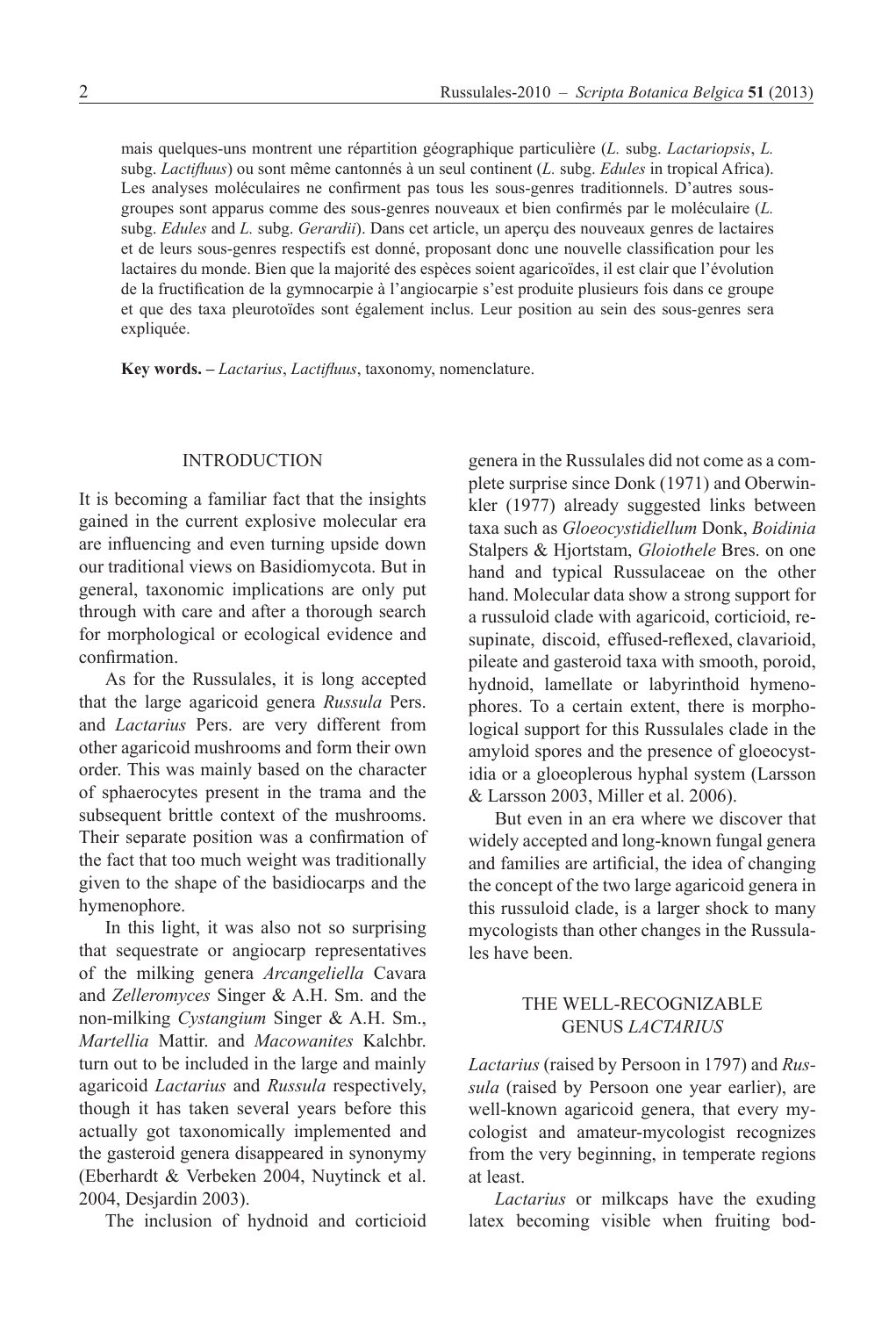ies are bruised or broken and are furthermore macroscopically distinguished from *Russula* by the so-called less bright colors, or at least less contrast between a pale stipe and brightly colored cap as often observed in *Russula*. But apart from this milk, it would not be so easy to recognize *Lactarius* as one group because the milkcaps show a giant variation when it comes to pileipellis structures (reflected in the macromorphological aspects: dry and velvety, smooth or scaly, viscid to extremely glutinous, hairy or not, zonate or not, ...), basidiocarp size (more than 30 cm diam. in some species, not even one cm in others), pigmentation...

The milk versus no-milk feature was often used as the distinction between *Lactarius* and the even larger genus *Russula*. It works fine in temperate regions, but is more problematic when one considers tropical representatives where the milk can be really scarce or lacking in some *Lactarius* species. The most reliable feature to distinguish between these genera is the presence versus absence of pseudocystidia, extremities of the lactifers that proceed in the hymenium (Buyck 1995, Verbeken 1997).

Milkcaps form ectomycorrhiza with many different trees, conifers as well as Angiosperms, some of the most important trees belonging to Salicaceae, Betulaceae, Fagaceae and gymnosperms in the temperate and cold regions, *Cistus* (Cistaceae) and *Pinus* in the Mediterranean region, Dipterocarpaceae, Fagaceae, Euphorbiaceae, Fabaceae, Myrtaceae in tropical and subtropical regions. Some species have a very broad host range; others are very host-specific. Due to these ectomycorrhizal associations with many wide-spread genera of trees, *Lactarius* is one of the dominant agaric genera in many ecosystems, from the boreal forests (Geml et al. 2009) to the temperate ones (Heilmann-Clausen et al. 1998, Basso 1999), but also in the subtropical woodlands of Africa (Verbeken & Buyck 2002, Riviere et al. 2007, Verbeken & Walleyn 2010, Tedersoo et al. 2010) and the extensive Dipterocarp forests in South-East Asia (Watling et al. 2002, Stubbe et al. 2007, 2008).

More than 500 species of milkcaps are actually known world-wide but we estimate the real number to be at least 650. In tropical Africa, all species are endemic. In other regions, such as North America versus Europe, many names are used in both continents, but so far no real conspecificity could be confirmed molecularly, except for collections of *L. controversus* (Nuytinck et al., in these proceedings) but this might be an introduction by humans.

#### **MULTIFURCA**

Multigene-based phylogenies of this group show that *Lactarius* and *Russula* are not two nicely defined and separate clades (Buyck et al. 2008). *Russula* appears to be monophyletic only if a small group of species is left out. This small group of species forms a clade where *Lactarius* and *Russula* are mixed. This clade was recently described as the new genus *Multifurca* Buyck & V. Hofstetter. Representatives are characterized by the furcations in the lamellae, dark yellowish lamellae and spore-prints, a strong zonation of the pileus and context and they do or do not have latex. The former *Russula* subsect. *Ochricompactae* Bills & O.K. Mill., but also the Asian *Russula zonaria* Buyck & Desjardin and the Mexican *Lactarius furcatus* Coker are included here.

## TWO CLADES OF MILKCAPS

*Lactarius* falls apart in two clades, one larger clade and one smaller clade, and splitting the genus seems a better solution than lumping everything in a giant genus *Russula*.

Many synonyms are available to name and rename these milkcap-clades. The original type of *Lactarius* was *Lactarius piperatus* (L.: Fr.) Pers. Unfortunately *L. piperatus* fell in the distinctly smaller clade, which means that 20 to 25% of milkcaps stayed in *Lactarius* (in temperate regions only 10% !!) and 75 to 80% had to be recombined in *Lactariella* J. Schröt., which would have been the oldest available name for the larger clade since the former (and more used) synonyms *Lactifluus* (Pers.) Roussel and *Galorrheus* (Fr.: Fr.) Fr. are both typified by this same lectotype *L. piperatus*!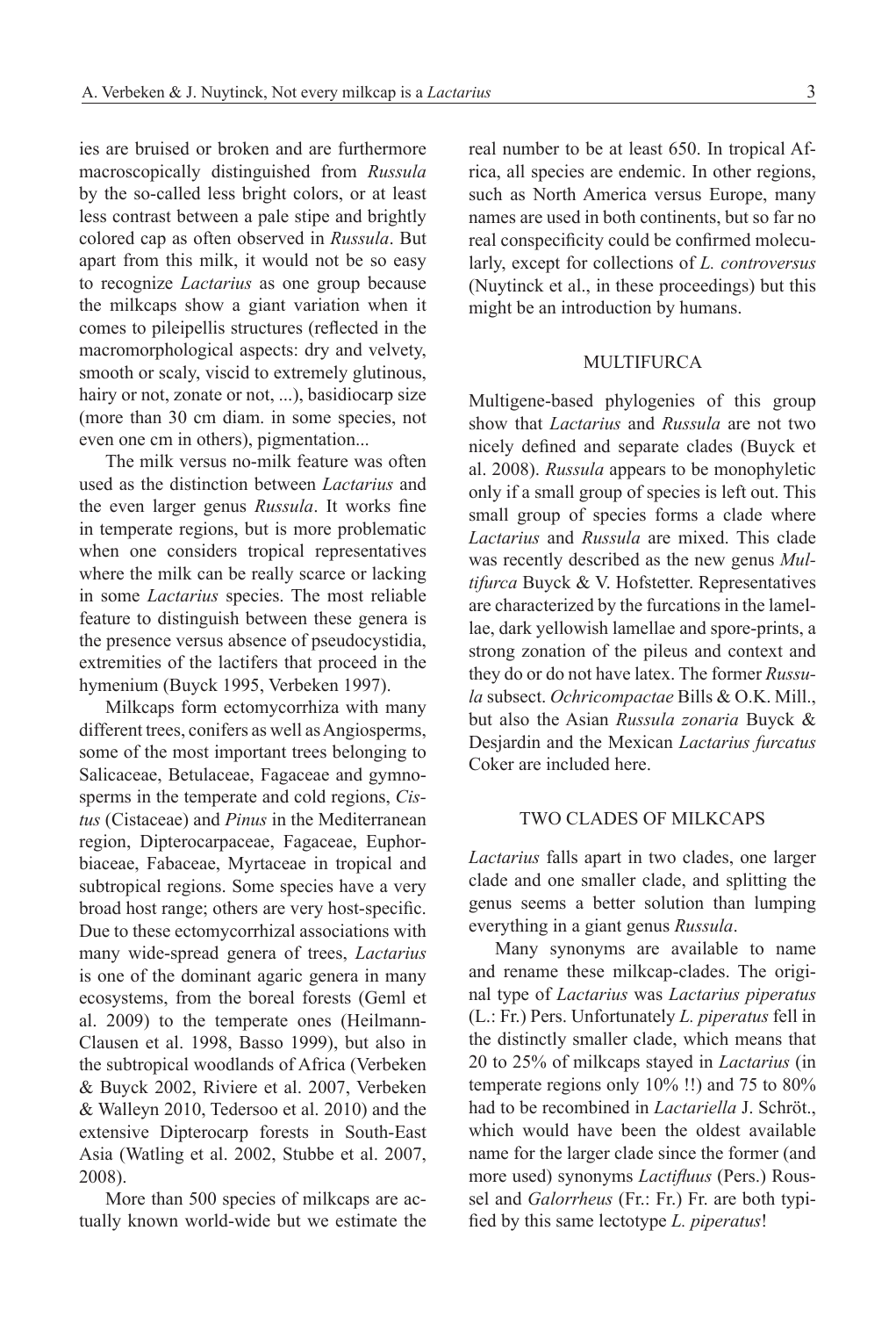A proposal to conserve *Lactarius* with a conserved type was submitted for the International Committee of Nomenclature (Buyck et al. 2010) and arguments were given to indicate *L. torminosus* (Schaeff.: Fr.) Pers. as the type of *Lactarius*.

Since this proposal has been accepted (see *Taxon* **60** (1): 225 and **60** (4): 1212-1213), 75 to 80% of milkcaps remain in *Lactarius* and 20 to 25% have to be recombined in *Lactifluus* and thus significantly fewer nomenclatural changes will have to be conducted. An extra advantage is that, in the temperate regions, not even 10% of the milkcaps have to change name since the majority of this smaller clade are species which only occur in tropical Africa (about 65% of the names there will have to be recombined). Furthermore *Lactifluus* has been in more current use than e.g. *Lactariella*, and thus combinations have already been made (e.g. *Lactifluus volemus* (Fr.: Fr.) Kuntze, *Lactifluus piperatus* (L.: Fr.) Kuntze, *Lactifluus vellereus* (Fr.: Fr.) Kuntze*, Lactifluus pergamenus* (Sw.: Fr.) Kuntze). For our region, it means that only for *Lactarius glaucescens* Crossl., *Lactarius luteolus* Peck and *Lactarius oedematopus* (Scop.) Fr. a new combination has to be proposed.

## **The large clade: the proposed genus** *Lactarius* **sensu novo**

This clade consists of three large subgenera with their main distribution in the temperate zone: *L.* subgenus *Piperites* (Fr. ex J. Kickx f.) Kauffman, *L.* subgenus *Russularia* (Fr. ex Burl.) Kauffman and *L.* subgenus *Plinthogalus*  (Burl.) Hesler & A.H. Sm.

The known angiocarpic representatives (from North America, Europe, tropical Africa, South-East Asia and Australia) all belong to this group and occur in the three subgenera.

*Lactarius* subg. *Piperites* is recognized by an ixocutis as pileipellis structure and thus typically has slimy to viscid or shiny caps, with or without a hairy margin, although species with a drier cap also occur. The caps are often zonate and, as in the new genus *Multifurca*, we see that the zonation can also be present in the trama of the pileus. Scrobicules, on the cap or on the pileus, are often present. Latex color is variable in this subgenus but an important feature to recognize species or higher taxa: orange to reddish or wine-colored in the *L.* sect. *Deliciosi* (Fr.: Fr.) Redeuilh (though *L. porninsis* Rolland has white milk, see Nuytinck & Verbeken 2007), changing lilac in *L.* sect. *Uvidi* (Konrad) Bon and *L.* sect. *Aspidei* (Burl.) Hesler & A.H. Sm., changing immediately yellow in *L.* subsect. *Scrobiculati* Hesler & A.H. Sm. and white but drying greyish to greenish in many species. It is a dominant subgenus in temperate regions, but only represented by three species in tropical Africa (Verbeken & Walleyn, 2010).

*Lactarius* subgenus *Russularia* (Fr. ex Burl.) Kauffman is recognized by mainly orange to brick-red or brownish pigments, a dry to somewhat greasy cap (trichoderm or trichopalisade-like structures, often also with globose elements in it). The milk is usually white and unchanging, though changing yellow in some species, but not as variable and indicative as in the previous group. Just like *L.* subg. *Piperites*, this is a dominant subgenus in temperate regions but also well-represented in South-East Asia, and up to now completely absent in tropical Africa. There is no molecular support for the formerly recognized *L.* subgenus *Colorati* (Bataille) Bon. Its representatives are divided over *L.* subg. *Piperites* (e.g. *L. glyciosmus* (Fr.: Fr.) Fr.) and *L.* subg. *Russularia* (e.g. *L. helvus* (Fr.: Fr.) Fr.).

The smaller *L.* subgenus *Plinthogalus* (Burl.) Hesler & A.H. Sm. is well recognized by the dry, velvety and dull-colored caps (grey, brown, cream) with a palisade-like structure as pileipellis. The spores are among the most highly ornamented in the genus (often winged!) and the milk is turning pinkish in many European representatives and also stains the context as such, but shows more variation in North America (with lilac staining species too). Our discovery of many tropical taxa in this group strongly extends the limits of color changes in *L.* subg. *Plinthogalus*: from watery transparent to blood red and then black in tropical Africa (Pegler 1969, Verbeken 1996, Verbeken & Walleyn 2010), yellow, greenish or even deep indigo blue in Malaysia (Stubbe et al. 2007).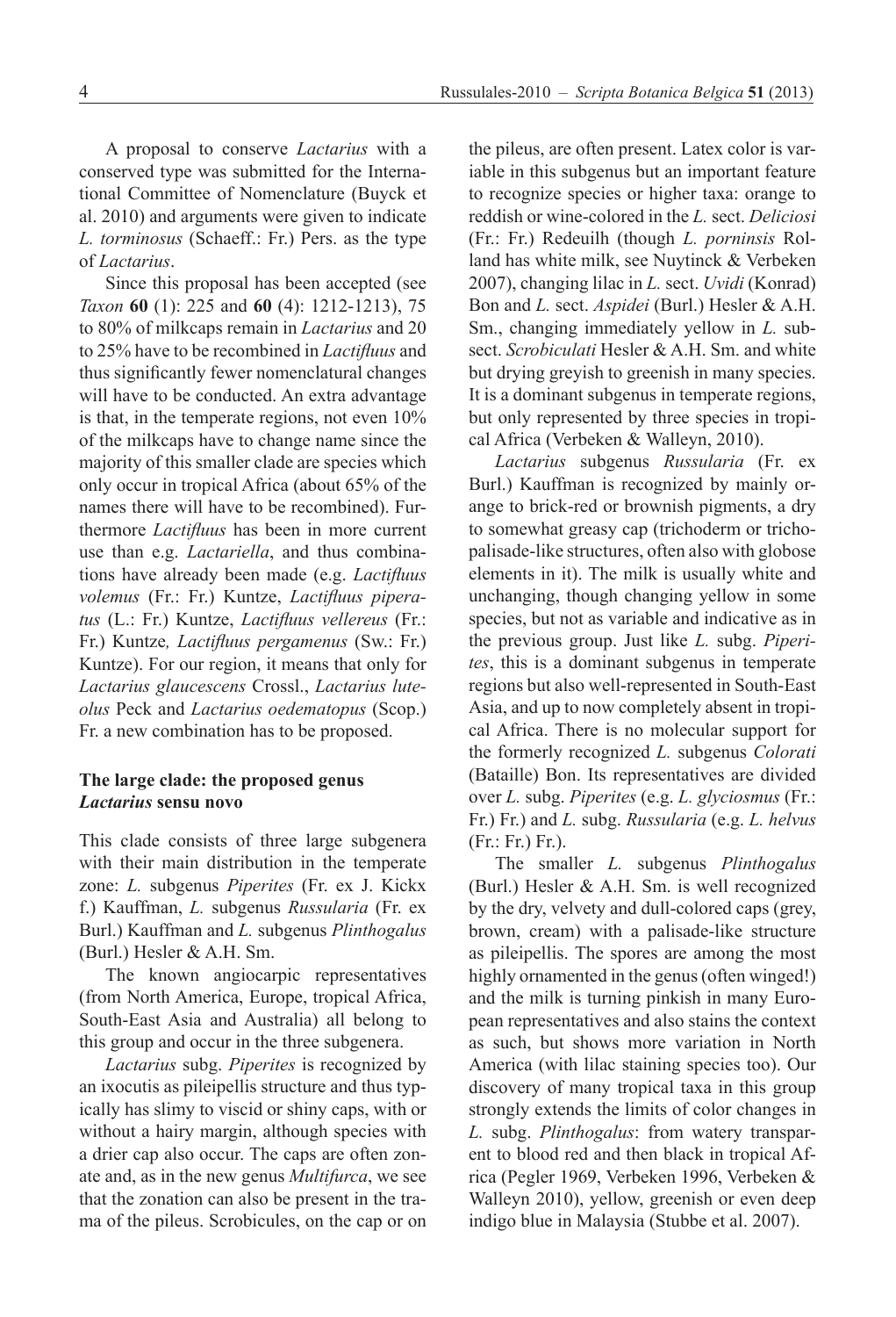## **The smaller clade: the proposed genus** *Lactifluus*

The clade is consisting of the following groups (names are provisional and refer to rankings in the traditional genus *Lactarius*): *Lactarius* subg. *Lactiflui* (Burl.) Hesler & A.H. Sm., *L.* subg. *Lactarius*, *L.* subg. *Lactariopsis* (Henn.) R. Heim, *L.* subg. *Gerardii* (A.H. Sm. & Hesler) Stubbe, *L.* sect. *Edules* Verbeken and *L.* subg. *Russulopsis* Verbeken.

All known pleurotoid representatives, from South-America, Asia and Tasmania, belong to this clade (*L. panuoides* Singer, *L. uyedae*  Singer, *L. brunellus* S.L. Mill., Aime & T.W. Henkel, *L. multiceps* S.L. Mill., Aime & T.W. Henkel, *L. genevievae* Stubbe & Verbeken).

The best known representative in *L.* subg. *Lactiflui* is *L. volemus* (Fr.: Fr.) Fr., a species originally described from Europe, but its name since then has been used in many other continents. Recent research (Van de Putte et al. 2010) shows that this is a complex of species, containing cryptic as well as pseudocryptic species. The subgenus is recognized by a palisade-structure in the pileipellis with or without typical thickwalled elements. Pleurocystidia, if present, are lamprocystidia and the spores are either reticulate and slightly winged or ornamented with more or less isolated warts. In tropical Africa, the diversity of this subgenus is extremely high. The variation in the group is large; this is also reflected in the spore ornamentation and in the color changes of latex and context. A brown color change is typical in the subgenus, but also reddish and even black changes occur. So far, 5 sections are recognized in this subgenus in tropical Africa, all together with 26 species (on a total of 97 species known for the continent, Verbeken & Walleyn 2010, Van de Putte et al. 2009).

*Lactarius* subg. *Lactariopsis* also has its main distribution in tropical Africa, but has some well-known temperate representatives such as *L. vellereus* (Fr.: Fr.) Fr. and *L. bertillonii* (Neuhoff ex Z. Schaef.) Bon. The pileipellis structure usually has hair-shaped, thick-walled elements in a palisade or trichopalisade, although quite some variation is observed. Typical for this group are the often extremely large and emergent pseudocystidia and, in tropical regions, the presence of a well-developed velum (Singer 1942, Verbeken 1998, Verbeken & Walleyn 2010). The temperate *L. bertillonii* and *L. vellereus* form a rather isolated clade in this group and the closest relatives of the African species are recorded in Papua New-Guinea and Thailand (Verbeken & Horak 1999, Le et al. 2007).

*Lactarius* subg. *Lactarius* is a small group with *L. piperatus* as the best know species. As *L. volemus*, *L. piperatus* is a name originally given to a European species but applied in many other continents. We assume that this is also a complex group of different species and are now researching *L. piperatus* and its allies. The group has a rather isolated position in the genus and also some particular characters: white and rather large fruiting bodies with extremely acrid context and/or latex, latex white and unchanging or drying green or yellow, pileipellis a layer of rounded cells with few pericline hyphae on top. The group occurs in North America, Europe and Asia.

*Lactarius* subg. *Gerardii* has recently been proposed by Stubbe et al. (2010) for a group of milkcaps that has traditionally been included in *L.* subg. *Plinthogalus* because they share the dull blackish, brownish and greyish colors, the velutinous aspect of the pileus, the lack of macrocystidia in the hymenium and a reticulate spore ornamentation. However, in *L.* subg. *Plinthogalus* spore print colors are never pure white but vary from cream to buff, while they are pure white in *L. gerardii* Peck and its allies. In *L.* subg. *Gerardii* the subpellis of the pileipellis is a distinct layer of globose cells, while it is rather composed of strongly inflated hyphal elements in *L.* subg. *Plinthogalus*.

Both *L.* sect. *Edules* (which has to be recombined at subgeneric level) and *L.* subg. Russulopsis are only known from tropical Africa, where they form well-defined and well-represented groups (for separating characters see Verbeken & Walleyn 2010).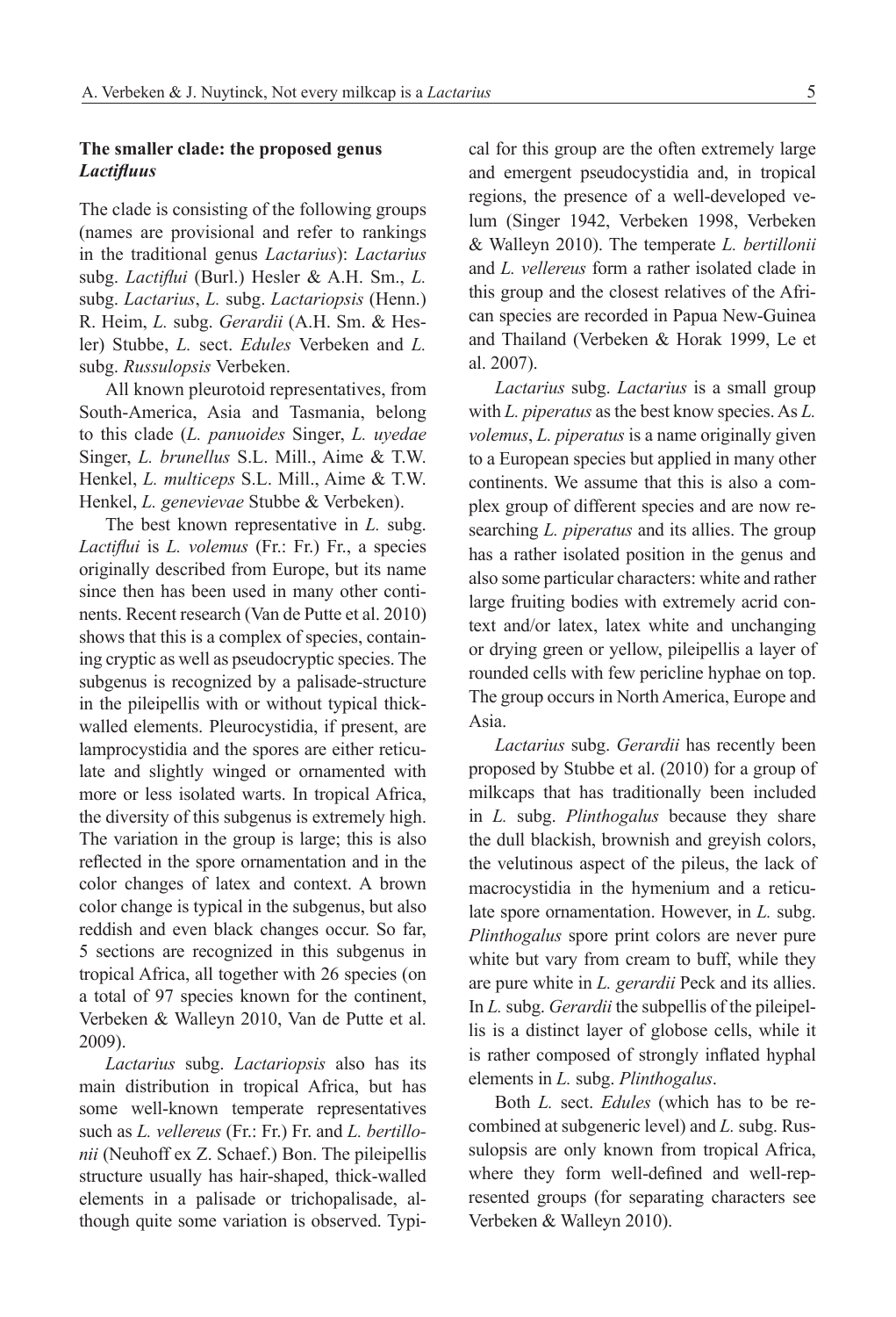### **CONCLUSIONS**

Rather than lumping all former *Lactarius* and *Russula* species in one giant genus *Russula*, it is preferable to accept, besides *Russula* and *Multifurca*, at least two new genera of milkcaps. Since our proposal to conserve *Lactarius* with a conserved type has been approved, the resulting genera will be *Lactarius* (with type species *L. torminosus*) and *Lactifluus* (with type species *L. piperatus*). It is hard to find synapomorphies for the two new clades, although some morphological generalities can be formulated:

• Thick-walled elements in the pileipellis and stipitipellis, as well as lamprocystidia, are general in the genus *Lactifluus* and very rarely observed in the genus *Lactarius*.

• A hymenophoral trama composed of sphaerocytes (as in the genus *Russula*) is common in the genus *Lactifluus* but hardly observed in *Lactarius*.

• Pleurotoid species are so far only known in the genus *Lactifluus*.

• Angiocarpic species are so far only known in the genus *Lactarius* and originated at least three times in this group, spread over three subgenera (*Piperites*, *Russularia*, *Plinthogalus*).

While the genus *Lactarius* sensu novo has its main distribution in the Northern hemisphere, the genus *Lactifluus* occurs mainly in the Southern hemisphere with a few very different representatives in the Northern part.

Genetically the two genera are very different: *Lactarius* is a large genus with a relatively low genetic diversity. We see many taxa where the morphological variation is high, but is not confirmed molecularly. While with the genus *Lactifluus*, we have a smaller group but with very high genetic diversity and subgroups in very different and distant clades, which even suggest that the genus will be falling apart in different genera once more taxa are involved in the analyses. Typical for this group are the species complexes such as *L. volemus* where the molecular variation is much higher than the morphological variation. It appears that in this paraphyletic group of milkcaps, all recognized by this striking character of exuding latex, we

have two groups with a completely different phylogeographic history and different evolutionary rate.

#### **REFERENCES**

- Basso M.T. (1999) *Lactarius* Persoon. *Fungi Europaei* **7**. Mykoflora, Alassio, 845 p.
- Buyck B. (1995) A global and integrated approach on the taxonomy of Russulales. *Russulales News* **3**: 3-17.
- Buyck B., Hofstetter V., Eberhardt U., Verbeken A. & Kauff F. (2008) Walking the thin line between *Russula* and *Lactarius*: the dilemma of *Russula* sect. *Ochricompactae*. *Fungal Diversity* **28**: 15- 40.
- Buyck B., Hofstetter V., Verbeken A. & Walleyn R. (2010) Proposal to conserve *Lactarius* nom. cons. (Basidiomycota) with a conserved type. *Taxon* **59** (1): 295-296. [also published in *Mycotaxon* **111**: 504-508]
- Desjardin D.E. (2003) A unique ballistosporic hypogeous sequestrate *Lactarius* from California. *Mycologia* **95** (1): 148-155.
- Donk M.A. (1971) Progress in the study of the classification of the higher Basidiomycetes. In: Petersen R.H. (ed.), Evolution in the higher Basidiomycetes. Knoxville, pp. 3–25.
- Eberhardt U. & Verbeken A. (2004) Sequestrate *Lactarius* species from tropical Africa: *L. angiocarpus* sp. nov. and *L. dolichocaulis* comb. nov. *Mycol. Res.* **108**: 1042-1052.
- Geml J., Laursen G.A., Timling I., McFarland J.M., Booth M.G., Lennon N., Nusbaum C. & Taylor D.L. (2009) Molecular phylogenetic diversity assessment of arctic and boreal ectomycorrhizal *Lactarius* Pers. (Russulales; Basidiomycota) in Alaska, based on soil and sporocarp DNA. *Molec. Ecol.* **18** (10): 2213-2227.
- Heilmann-Clausen J., Verbeken A. & Vesterholt J. (1998) The genus *Lactarius*. *Fungi of Northern Europe* **2**: 287 p.
- Larsson L. & Larsson K.-H. (2003) Phylogenetic relationships of russuloid basidiomycetes with emphasis on aphyllophoralean taxa. *Mycologia* **95**: 1037-1065.
- Le H.T., Verbeken A., Nuytinck J., Lumyong S. & Desjardin D. (2007) *Lactarius* in Northern Thailand, 3 – *Lactarius* subgenus *Lactariopsis*. *Mycotaxon* **102**: 281-291.

Miller S.L., Larsson E., Larsson K.H., Verbeken A.